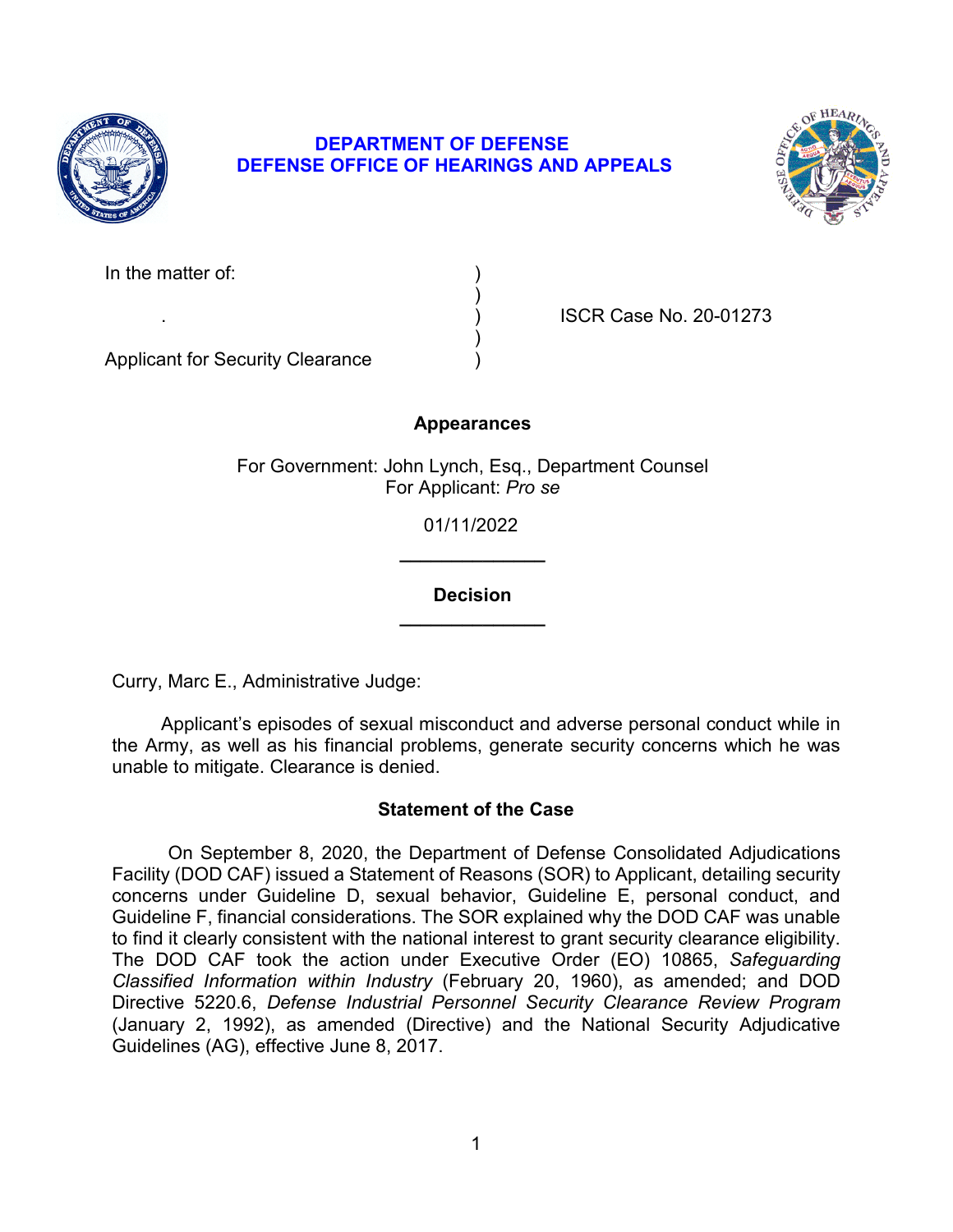On November 18, 2020, Applicant answered the SOR, admitting the allegations in subparagraphs 1.b, 2.a, and 3.c through 3.h, denying subparagraphs 3.a, 3,i, and 3.j, and Defense Office of Hearings and Appeals (DOHA) issued a notice of hearing scheduling the case for August 2, 2021. The morning of the hearing, Applicant requested a agreed on a reschedule date of August 26, 2021. On August 17, 2021, DOHA admitting in part and denying in part, subparagraphs 1.a, 2.b, and 3.b. He requested a hearing, whereupon the case was assigned to me on May 7, 2021. On July 21, 2021, the continuance. Department Counsel did not object, and I continued the matter. The parties rescheduled the hearing. As the parties agreed to the hearing date, there was no ten-day notice issue.

The hearing was held as rescheduled. I received ten Government exhibits (GE 1 – GE 10), seven Applicant exhibits (AE A – AE G), and considered Applicant's testimony. I also incorporated a copy of the discovery letter that Department Counsel mailed to Applicant (Hearing Exhibit I). At the close of the hearing, I left the record open until September 3, 2021 to allow Applicant to submit additional exhibits, but no post-hearing documents were received. The transcript (Tr.) was received on August 31, 2021.

#### **Findings of Fact**

Applicant is a 49-year-old single man with three adult children. His two marriages ended in divorce. (Tr. 24; GE 1 at 24) Applicant's most recent marriage ended in 2009. (GE 2 at 8) Applicant earned an associate degree in 2012. (Tr. 25) He is a veteran of the U.S. Army. He served on active duty from 1993 to 2000, and in the Army Reserve from 2000 to 2005, before returning to active duty between 2005 and 2009. (GE 1 at 17-19) He was honorably discharged. (AE B) In 2009, Applicant re-enlisted in the Army Reserve, where he served through 2018 when he received a medical discharge. (Tr. 95). He has been working for his current full-time employer for three years in the field of information technology. (Tr. 70)

 Applicant is highly respected on the job. Per the company's senior network and "has conducted himself professionally . . . " (AE E at 2) Per a coworker, Applicant is a valued asset to the team whose character is above reproach. (AE E at 1) engineer, Applicant "has always shown a desire to lean [sic] and do a good job." Moreover, while working for his employer, Applicant has achieved significant milestones,

 In February 2007, a female private first class, subordinate to Applicant in rank, Applicant was tried by general court-martial and charged with rape, sodomy by force and sexual relations with the female soldier, but contended that it was consensual and limited As for the sodomy charge, the Army amended it, omitting the phrase, "by forcible [sic] accused him of sexually assaulting her in the barracks while she was unconscious from intoxication. When the episode occurred, Applicant was the assigned supervisor in charge of quarters. (Tr. 43) His job was to keep soldiers and property safe. (Tr. 45) Subsequently, without consent, adultery, and dereliction of duty. (AE A) Applicant admitted to having to oral sex. (Tr. 47) Applicant was found guilty of dereliction of duty, rape, and adultery. and without the consent of the said Private First Class . . . . ," whereupon Applicant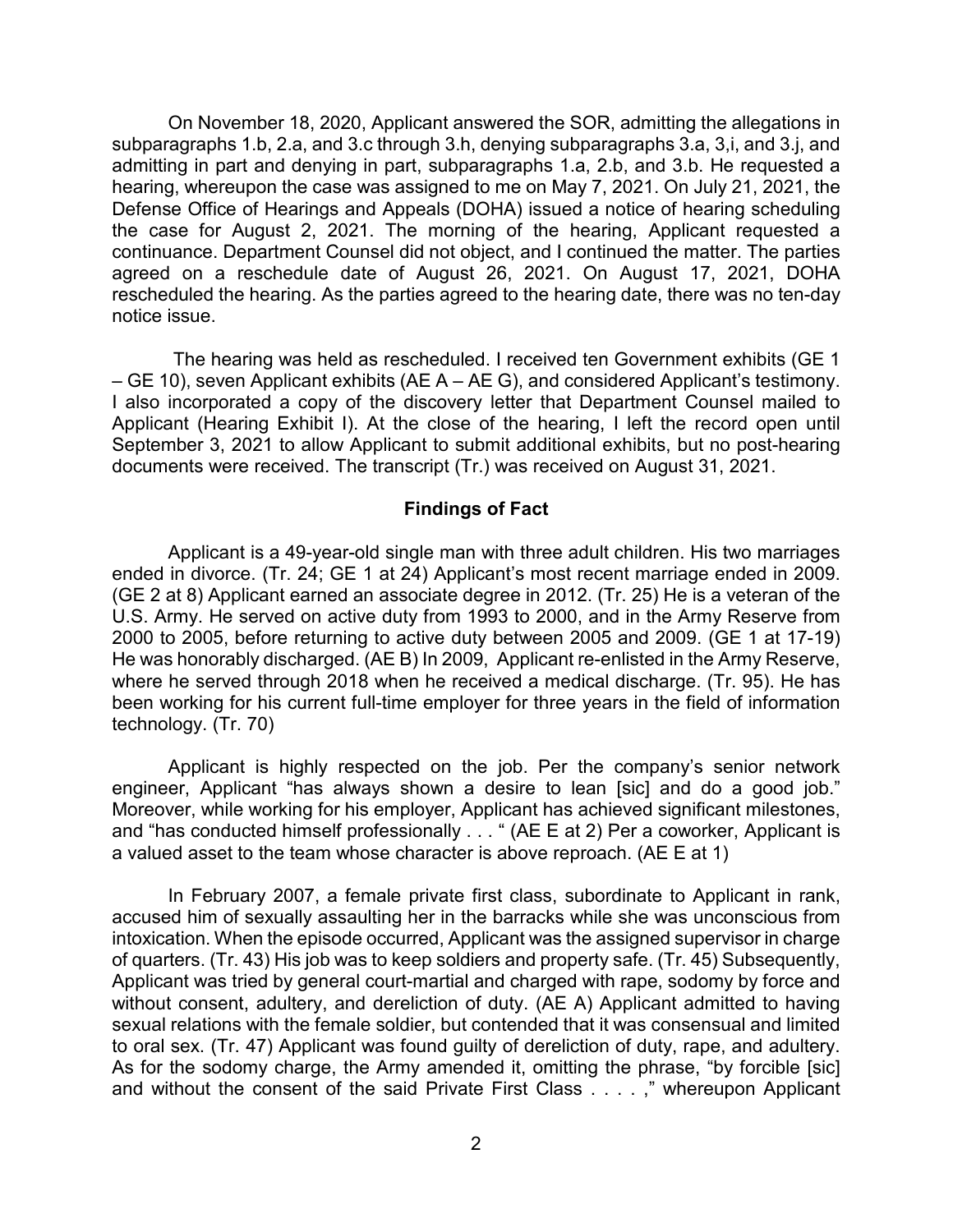sentenced to nine months of confinement and reduction in rank from E-4 to E-1 for six months. (GE 10 at 1, 8) After being released from confinement, Applicant was discharged honorably in 2009 and allowed to enlist in the reserves. (AE B) pleaded guilty to the amended charge. (AE A at 1) On June 12, 2007, Applicant was

 In November 2008, the U.S. Army Criminal Investigation Division (CID) determined actually lived in another. (GE 7 at 2) He submitted these claims for April 6, 2006 through December 20, 2007. (GE 7 at 2) According to the investigation, Applicant's actions claims were properly submitted and authorized. (Tr. 75) Applicant provided no proof of that Applicant committed the offenses of making a false statement, larceny of government funds, and false claims when he submitted fraudulent documents to the Defense Finance and Accounting Service, claiming his dependents were residing in one state when they allowed him to receive approximately \$18,126 in unauthorized pay and allowances. (GE 7 at 2) Applicant denied this allegation. He testified that his then wife and child relocated from the state where they had all been living together in order to live with family members in another state. Moreover, per Applicant, when he proved to the relevant authority that his family members were, in fact, living in another state, the Army concluded that his this contention.

While on reserve duty in November 2011, Applicant was accused by a female soldier of touching her buttocks without permission. (Answer at 2) A subsequent investigation substantiated the female soldier's allegation, leading to Applicant being charged with wrongful sexual contact under the UCMJ. Consequently, Applicant was reprimanded. (Answer at 2)

 he testified that he has not engaged in any sexual misconduct in nearly ten years, and Applicant characterized his behavior in this instance as "a foolish and inappropriate attempt at a joke," that "was taken out of context to the extreme." (Answer at 2) Moreover, that his past sexual misconduct is not reflective of his current character. (Tr. 89)

 \$25,000 of Applicant's delinquent debt is comprised of overdue child support, as alleged shortly after his divorce was finalized in 2009. Applicant contended that he could not afford the payments because they constituted 50 percent of his income. (Tr. 30; GE 2 at 8) He garnished to pay child support. As of July 2021, the past-due balance was \$21,741. (GE Since 2009, Applicant has incurred \$54,000 of delinquent debt. Approximately in subparagraph 3.b. (GE 3 at 2) Applicant began falling behind on child support payments further contends that he has been satisfying his child support delinquency through a wage garnishment. (Tr. 54) There is no record evidence that Applicant's wages are being 5 at 3)

 The debt alleged in subparagraph 3.c is an auto loan totaling \$10,374. Applicant on this delinquency since the repossession. (GE 4 at 3; Tr. 58) purchased the vehicle in 2016. Unable to afford it after a contract job abruptly ended, he allowed it to be voluntarily repossessed later that same year. He has made no payments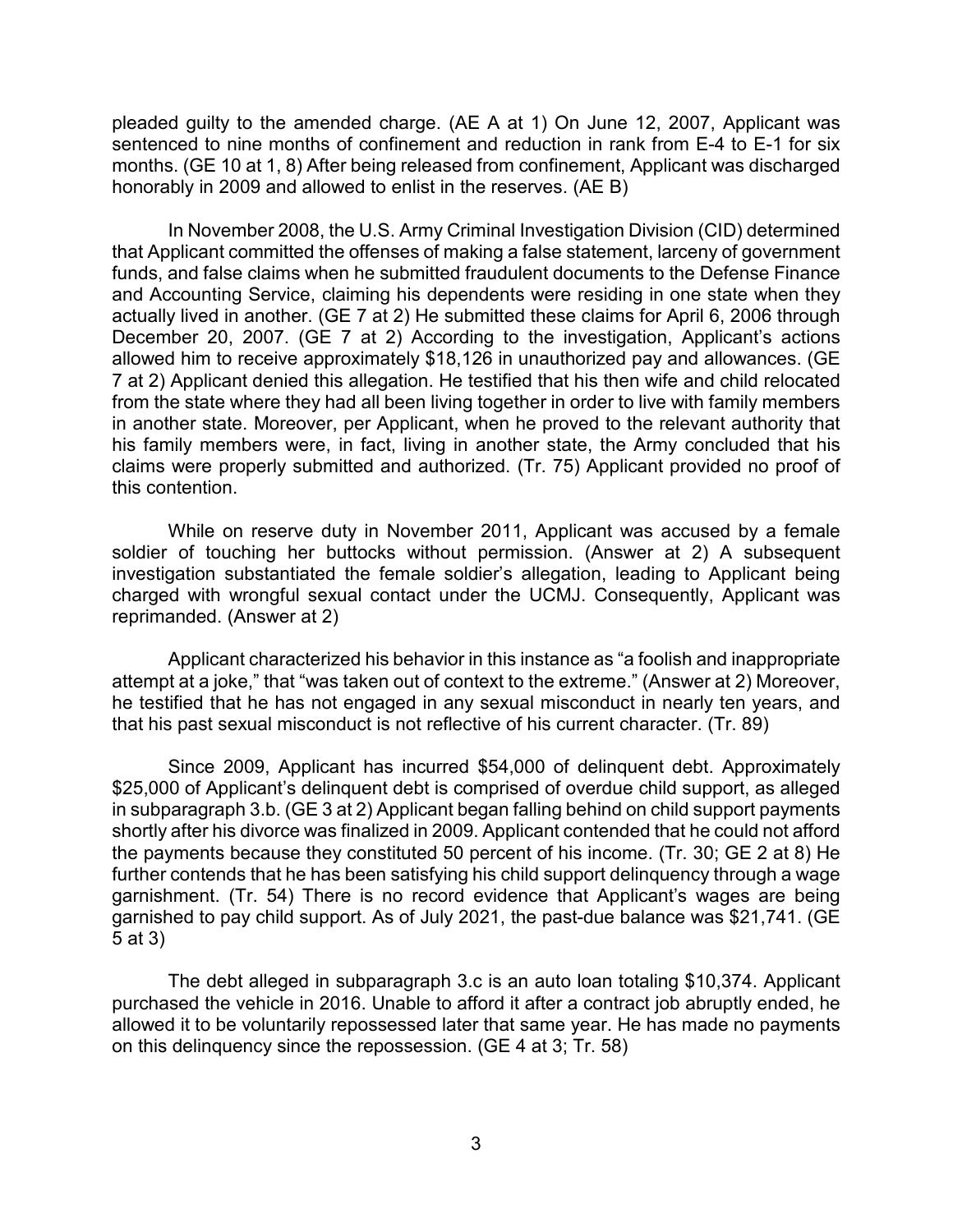Subparagraphs 3.d, and 3.f through 3.h are student loan accounts with overdue payment amounts totaling approximately \$1,570, and collective balances totaling approximately \$38,000. In 2017, he obtained a forbearance. (Tr. 59) As of July 2021, none of the accounts were in delinquent status. (GE 5 at 3-5)

The delinquency alleged in subparagraph 3.e, totaling \$8,944, is the balance due on a car. As with the car that Applicant purchased in 2017, he fell behind on the payments after an employment contract ended, compelling him to seek voluntary repossession. (Tr. 32) His current job, which he has held since 2018, is more stable than his previous jobs. (Tr. 32) Consequently, Applicant has not experienced any erratic disruptions in pay, like he experienced when contracts ended on previous jobs. Applicant has nevertheless made no payments toward the satisfaction of the car delinquency since it was repossessed. (Tr. 58)

The debt alleged in subparagraph 3.i, totaling \$377, is a delinquent insurance bill. Applicant contends that he satisfied it several years ago. (Tr. 13) He provided no documented proof of payment.

 totaling \$260. Applicant contends that he satisfied it, but provided no documented proof. The debt alleged in subparagraph 3.j is a collection agent for a phone company,

Currently, Applicant has approximately \$250 deposited in his checking account and \$250 deposited in a savings account. Although he has not formally received any financial counseling, he has read a book on financial management. (Tr. 69)

 considerations security concerns. (GE 9 at 13) Subsequently, Applicant was issued a In 2006, when Applicant was in the military, the U.S. Army Central Personnel Security Clearance Facility issued an intent to revoke his access to classified information and eligibility for access to sensitive compartmented information, alleging financial security clearance conditioned upon his compliance with debt repayment arrangements. (GE 9 at 10)

#### **Policies**

 Branch has in regulating access to information pertaining to national security, The U.S. Supreme Court has recognized the substantial discretion the Executive emphasizing that "no one has a 'right' to a security clearance." *Department of the Navy v. Egan*, 484 U.S. 518, 528 (1988). When evaluating an applicant's suitability for a security clearance, the administrative judge must consider the adjudicative guidelines. In addition to brief introductory explanations for each guideline, the adjudicative guidelines list potentially disqualifying conditions and mitigating conditions, which are required to be considered in evaluating an applicant's eligibility for access to classified information. These guidelines are not inflexible rules of law. Instead, recognizing the complexities of human behavior, these guidelines are applied in conjunction with the factors listed in the adjudicative process. The administrative judge's overall adjudicative goal is a fair, impartial, and commonsense decision. According to AG ¶ 2(c), the entire process is a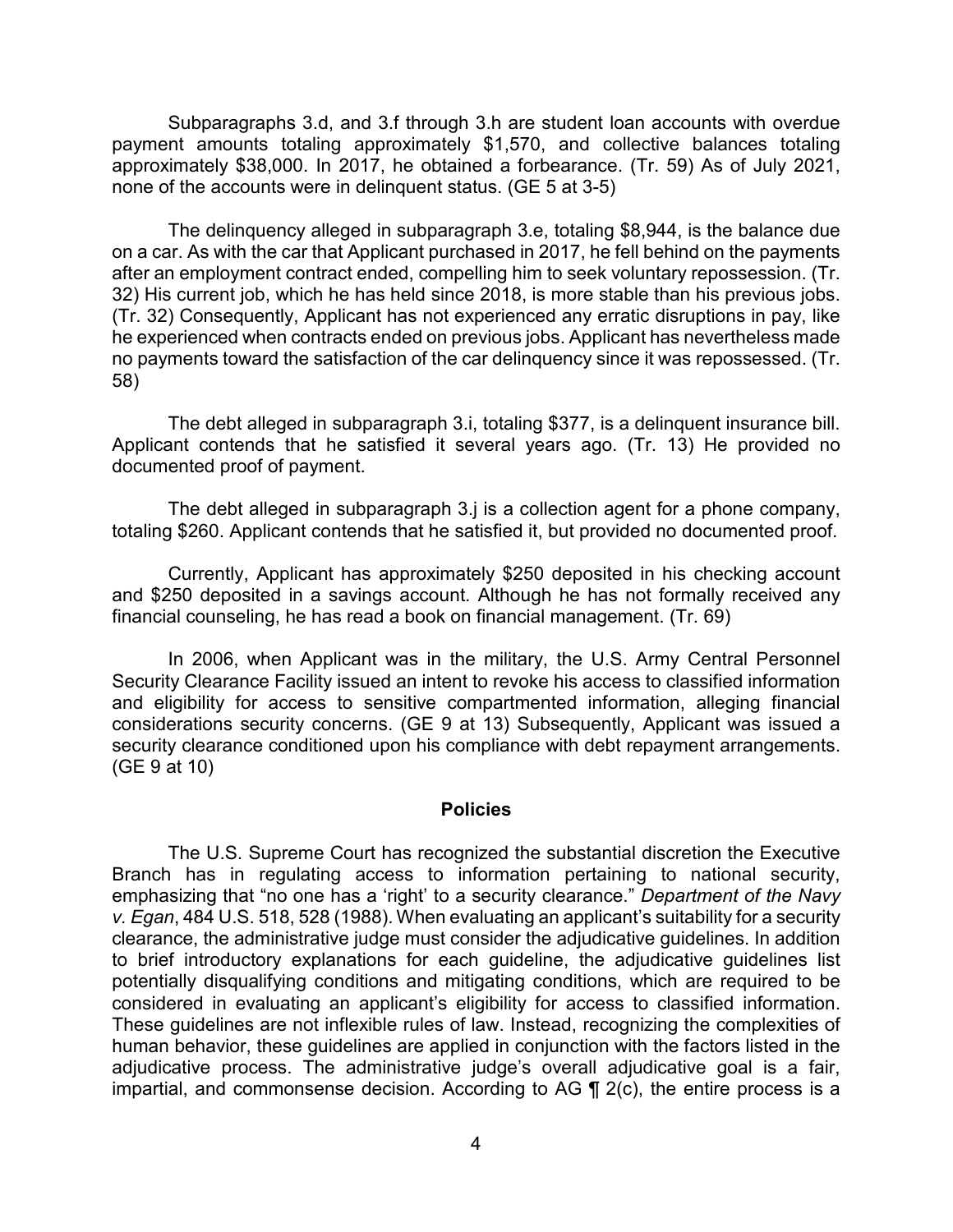conscientious scrutiny of a number of variables known as the "whole-person concept." The administrative judge must consider all available, reliable information about the person, past and present, favorable and unfavorable, in making a decision.

 contained in the record. Under Directive ¶ E3.1.14, the Government must present the applicant is responsible for presenting "witnesses and other evidence to rebut, Counsel. . . ." The applicant has the ultimate burden of persuasion to obtain a favorable The protection of the national security is the paramount consideration. AG ¶ 2(b) requires that "[a]ny doubt concerning personnel being considered for national security eligibility will be resolved in favor of the national security." In reaching this decision, I have drawn only those conclusions that are reasonable, logical, and based on the evidence evidence to establish controverted facts alleged in the SOR. Under Directive ¶ E3.1.15, explain, extenuate, or mitigate facts admitted by applicant or proven by Department security decision.

 transcends normal duty hours and endures throughout off-duty hours. The Government reposes a high degree of trust and confidence in individuals to whom it grants access to that the applicant may deliberately or inadvertently fail to safeguard classified information. Such decisions entail a certain degree of legally permissible extrapolation about potential, Order 10865 provides that decisions shall be "in terms of the national interest and shall 12968, Section 3.1(b) (listing multiple prerequisites for access to classified or sensitive A person who seeks access to classified information enters into a fiduciary relationship with the Government predicated upon trust and confidence. This relationship classified information. Decisions include, by necessity, consideration of the possible risk rather than actual, risk of compromise of classified information. Section 7 of Executive in no sense be a determination as to the loyalty of the applicant concerned." *See also* EO information).

adjudicative process factors in AG  $\P$  2(d). $^1$ Under the whole-person concept, the administrative judge must consider the totality of an applicant's conduct and all relevant circumstances in light of the nine

 $\overline{a}$ <sup>1</sup> The factors under AG  $\P$  2(a) are as follows:

<sup>(1)</sup> the nature, extent, and seriousness of the conduct; (2) the circumstances surrounding the conduct, to include knowledgeable participation; (3) the frequency and recency of the conduct; (4) the individual's age and maturity at the time of the conduct; (5) the extent to which participation is voluntary; (6) the presence or absence of rehabilitation and other permanent behavioral changes; (7) the motivation for the conduct; (8) the potential for pressure, coercion, exploitation, or duress; and (9) the likelihood of continuation or recurrence.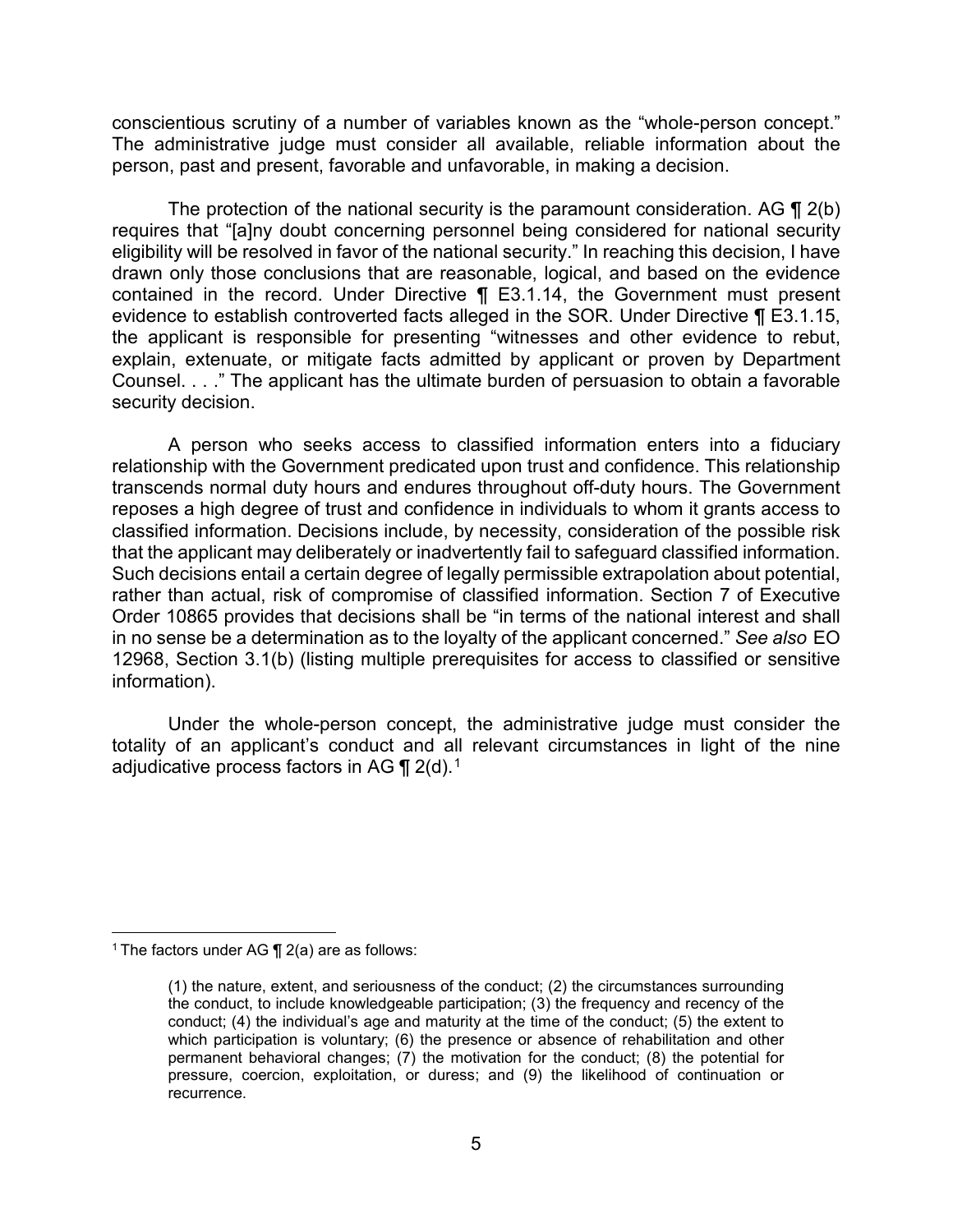### **Analysis**

#### **Guideline D: Sexual Behavior**

The security concerns about sexual behavior are set forth in AG  $\P$  18:

Sexual behavior that involves a criminal offense; reflects a lack of judgment or discretion, or may subject the individual to undue influence of coercion, exploitation, or duress . . . may raise questions about an individual's judgment, reliability, trustworthiness, and ability to protect classified or sensitive information.

 $\P$  13(a), "sexual behavior of a criminal nature  $\ldots$  ," and AG  $\P$  13(d), "sexual behavior  $\ldots$ Applicant was convicted of sexually assaulting a subordinate. The egregiousness of this offense was compounded by the fact that he was married at the time and was in charge of the base quarters where the assault occurred. Under these circumstances, AG that reflects lack of discretion or judgment," applies.

 his first episode of sexual misconduct did not deter him from committing another act of sexual misconduct in 2012. Moreover, I am not persuaded that patting a coworker on the Applicant contends in this case, particularly given the false residency papers he the mitigating conditions under AG ¶ 14 apply. Nearly ten years have elapsed since Applicant has engaged in any sexual misconduct. Conversely, it is extremely disturbing that nine months of incarceration after buttocks while at work could under any circumstances be taken out of context, as submitted, as addressed below, which further calls his credibility into question. None of

#### **Guideline E: Personal Conduct**

 information." (AG ¶ 15) The allegation that Applicant submitted false residency whether AG ¶ 16(d)(1) "untrustworthy . . . behavior . . . ." applies. Applicant denies this circumstances, I conclude that AG  $\P$  16(d)(1) applies. Under this guideline, "conduct involving questionable judgment, lack of candor, dishonesty, or unwillingness to comply with rules and regulations can raise questions about an individual's reliability, trustworthiness, and ability to protect classified or sensitive documents in an attempt to receive unauthorized pay and allowances raises the issue of allegation, contending that the claims at issue were properly submitted. Applicant provided no documentary evidence supporting this contention. Under these

Applicant's sexual assault of an intoxicated soldier, cross-alleged under Guideline E, triggers the application of AG ¶ 16(d)(2), "any disruptive, violent, or other inappropriate behavior." Applicant's false residency claim, together with his sexual misconduct, triggers the application of AG  $\P$  16(d)(3), "a pattern of dishonesty or rule violations." Given the nature and seriousness of these allegations, I conclude that they continue to raise questions about Applicant's security worthiness. None of the mitigating conditions apply.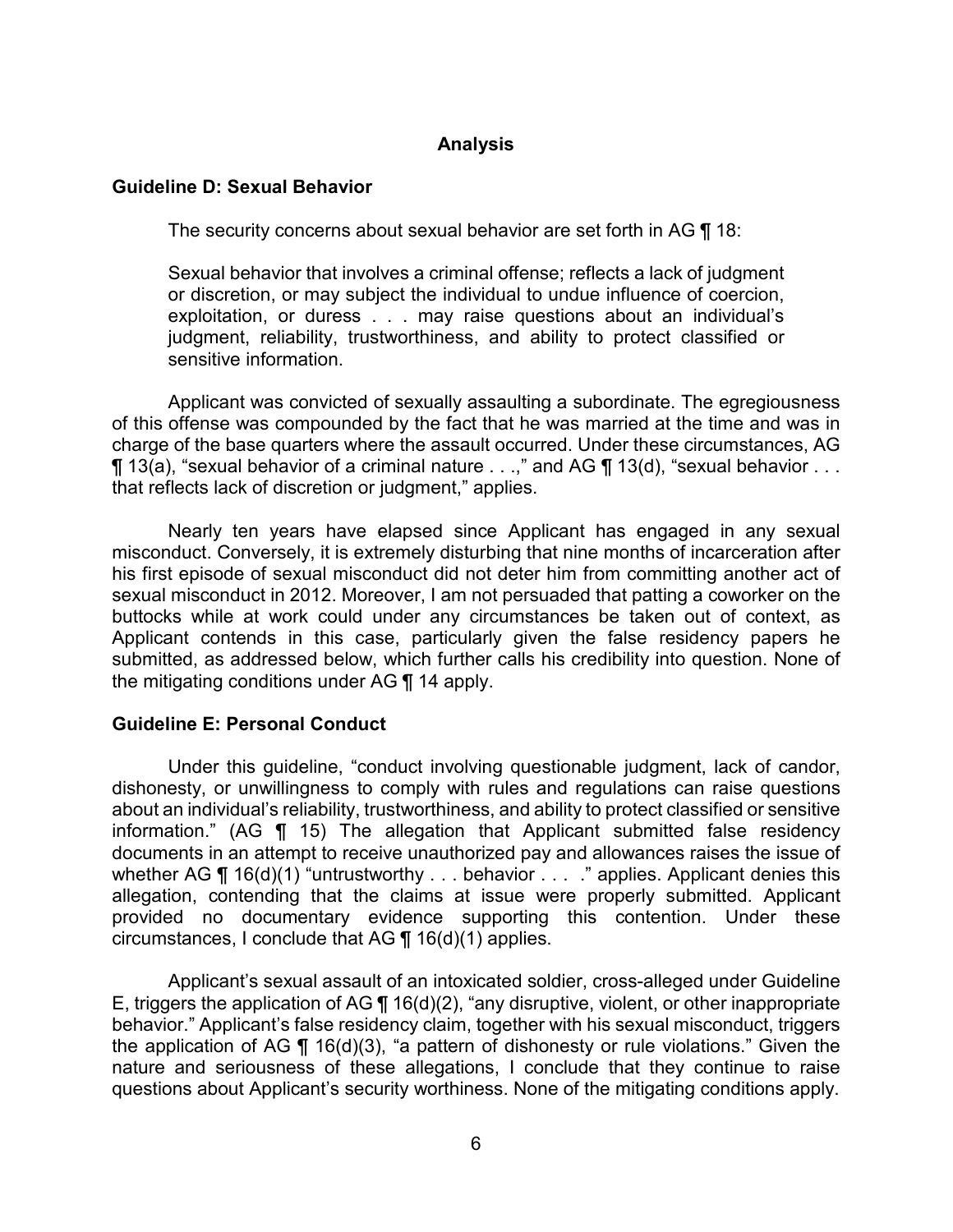#### **Guideline F: Financial Considerations**

Under this guideline, "failure to live within one's means, satisfy debts, and meet financial obligations may indicate poor self-control, lack of judgment, or unwillingness to abide by rules and regulations, all of which can raise questions about an individual's reliability, trustworthiness, and ability to protect classified or sensitive information." (AG ¶ 18) Applicant's history of delinquent debt triggers the application of AG ¶ 19(a), "inability to satisfy debts," and AG ¶ 19(c), "a history of not meeting financial obligations." Applicant's student loan accounts are no longer in delinquent status, as they are currently in forbearance. Consequently, I resolve SOR subparagraphs 3.d, and 3.f through 3.g in his favor.

 Applicant's child support obligations remain delinquent in excess of \$20,000. The unaddressed. Applicant's contention that he paid the insurance bill and the phone bill, as alleged in subparagraphs 3.i and 3.i, are unsubstantiated. Under these circumstances, delinquencies stemming from the car repossessions remain outstanding and none of the mitigating conditions apply, and Applicant has failed to mitigate the financial considerations security concerns.

### **Whole-Person Concept**

In adjudicating this case, I considered the recurrence of issues that generated security concerns. Particularly, Applicant committed another incident of sexual misconduct three years after being convicted of rape, and his financial problems had previously posed a security issue when he was in the military. Upon considering the relevant guidelines in the context of the whole-person concept, I conclude that Applicant has failed to mitigate the security concerns at issue in this case.

### **Formal Findings**

 Formal findings for or against Applicant on the allegations set forth in the SOR, as required by section E3.1.25 of Enclosure 3 of the Directive, are:

| Paragraph 1, Guideline D:   | <b>AGAINST APPLICANT</b> |
|-----------------------------|--------------------------|
| Subparagraphs $1.a - 1.b$ : | <b>Against Applicant</b> |
| Paragraph 2, Guideline E:   | <b>AGAINST APPLICANT</b> |
| Subparagraph 2.a:           | <b>Against Applicant</b> |
| Paragraph 3, Guideline F:   | <b>AGAINST APPLICANT</b> |
| Subparagraphs $3.a - 3.c$ : | <b>Against Applicant</b> |
| Subparagraph 3.d:           | For Applicant            |